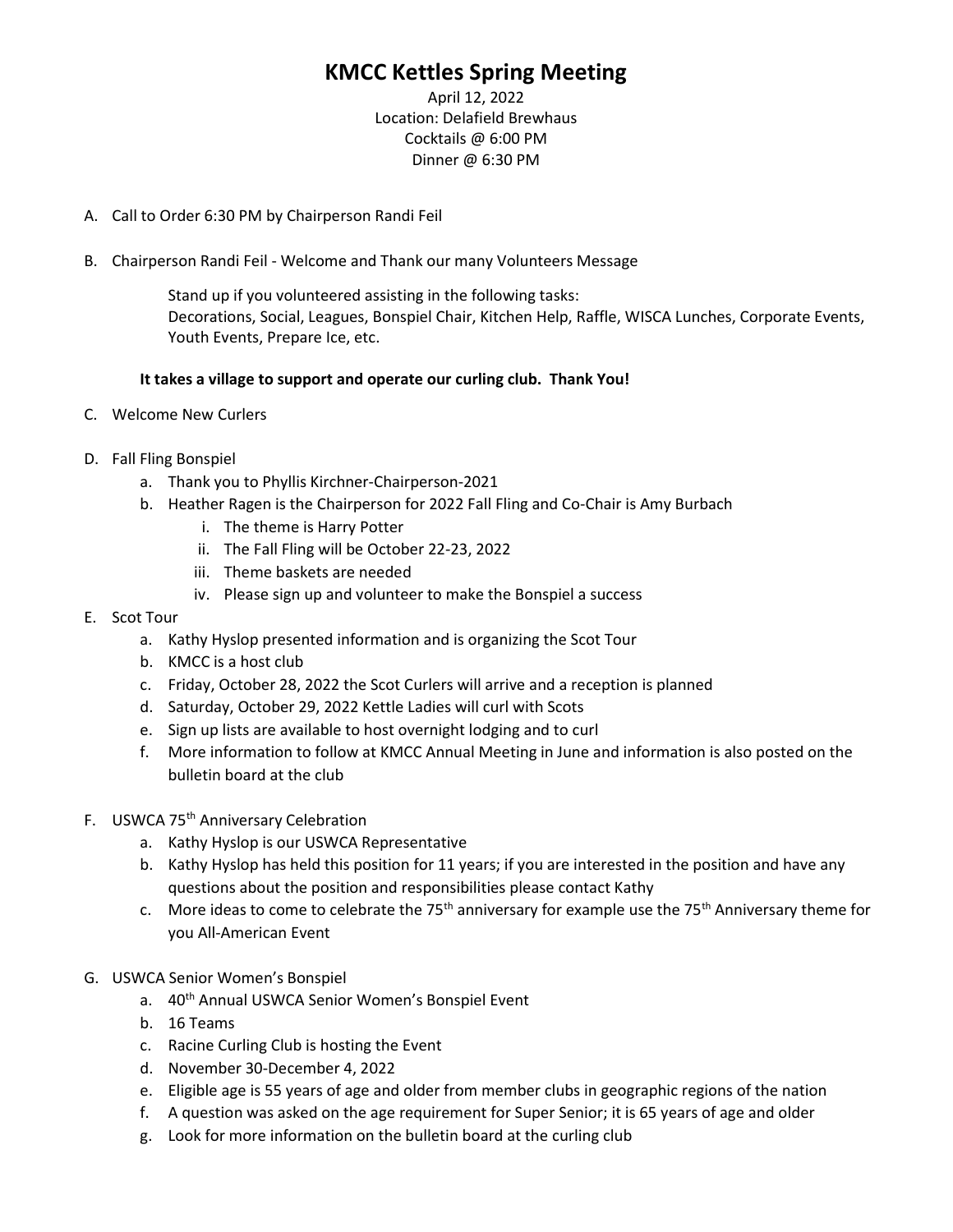- H. Kettles Co-Chair
	- a. Lyndsay Johnson was nominated and voted unanimously to serve and replace Julie Fay-Krivitz who is resigning as Kettles' Co-Chair
	- b. Thank you Lyndsay Johnson for organizing our Fall and Spring Dinners and Meeting place

#### I. Club Communications

- a. Julie Fay-Krivitz discussed KMCC communications, such as weekly email and anticipate receiving them every Thursday throughout the curling season
- b. Implementing Sign-Up Genius for all club volunteer events. Michele Heinze raised her hand and stated she would help set up Sign-Up Genius. Julie Fay-Krivitz will schedule a date and time to meet with Michele Heinze.
- c. We want You. Please Volunteer.
- d. Early registration is in process for the 2022/2023 curling season. If you pay your dues prior to May 31, 2022 your dues remain the same. If paid after May 31, 2022 your dues are increased from \$480 to \$530 (Regular Membership). Please send your dues to our Club Treasurer via mail.
- e. Registration for Leagues will take place as usual in September. Please look for emails when registering for Leagues is open by logging into our KMCC website. Any questions on registering for Leagues please contact Julie Fay-Krivitz for assistance.
- J. Badger Women's Curling Association
	- a. Phyllis Kirchner is our Badger Representative
	- b. Phyllis Kirchner has been appointed and accepted the Secretary position for BWCA. Congratulations Phyllis!
- K. Awards and Pins
	- a. Carol Stevenson presented the awards and pins to the winners of our Kettles Events.
	- b. Pins were awarded for this current season 2021/2022 and the past season.
	- c. See attached exhibits on Team Winners for the Nite Owls Event, All-American Events, Moon Rocks Event and Granite Event. This includes Tuesday evenings and Thursday mornings.
- L. Dinner and Fellowship
- M. Adjourned at 8:15 PM

\*Kettles Report Attached.

Respectfully submitted, Julie Fay-Krivitz